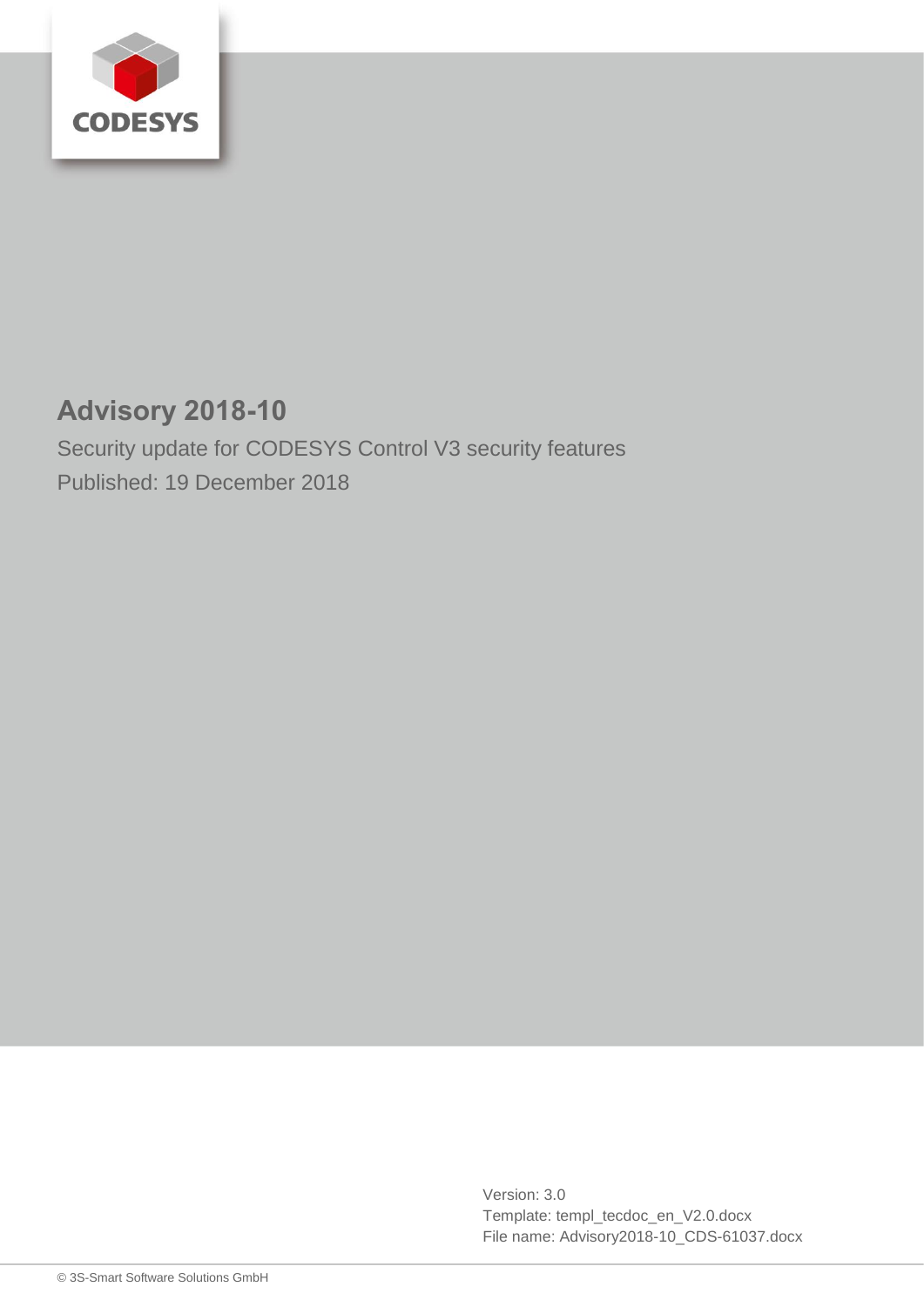# **CONTENT**

|                          |                                                                                            | Page                                                         |
|--------------------------|--------------------------------------------------------------------------------------------|--------------------------------------------------------------|
| 1                        | <b>Affected Products</b>                                                                   | 3                                                            |
| $\mathbf{2}$             | <b>Vulnerability overview</b>                                                              | 3                                                            |
| 2.1<br>2.2<br>2.3<br>2.4 | <b>Type</b><br><b>Management Summary</b><br>References<br><b>Severity Rating</b>           | $\begin{array}{c} 3 \\ 3 \\ 3 \end{array}$                   |
| 3                        | <b>Vulnerability details</b>                                                               | $\mathbf{3}$                                                 |
| 3.1<br>3.2<br>3.3<br>3.4 | <b>Detailed Description</b><br>Exploitability<br><b>Difficulty</b><br>Existence of exploit | $\begin{array}{c} 3 \\ 3 \\ 4 \end{array}$<br>$\overline{4}$ |
| $\boldsymbol{4}$         | <b>Available software updates</b>                                                          | $\overline{\mathbf{4}}$                                      |
| 5                        | <b>Mitigation</b>                                                                          | 4                                                            |
| 6                        | <b>Acknowledgments</b>                                                                     | 4                                                            |
| $\overline{7}$           | <b>Further Information</b>                                                                 | 5                                                            |
| 8                        | <b>Disclaimer</b>                                                                          | 5                                                            |
| <b>Bibliography</b>      |                                                                                            | 6                                                            |
| <b>Change History</b>    |                                                                                            |                                                              |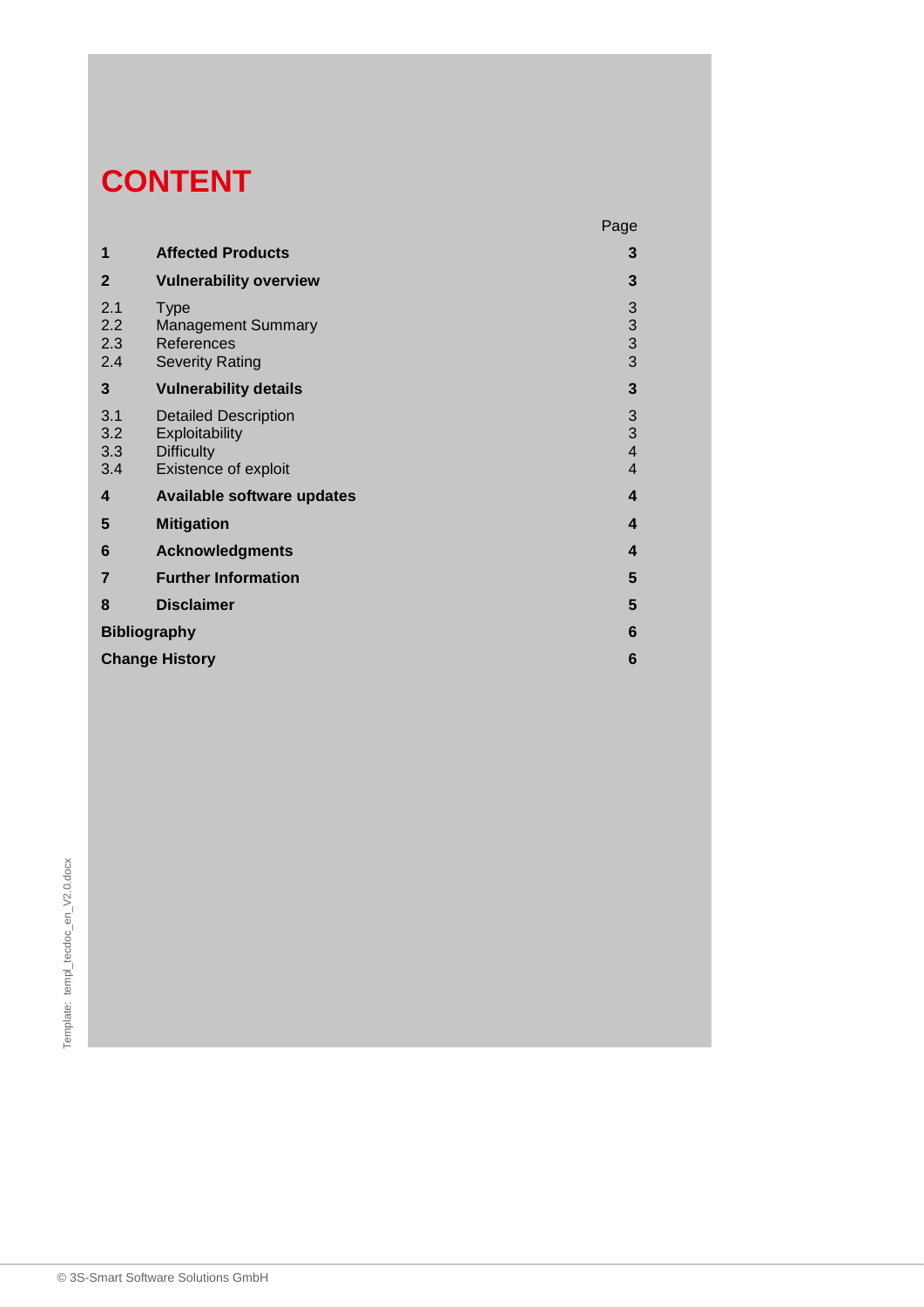#### <span id="page-2-0"></span>**1 Affected Products**

All variants of the following CODESYS V3 products in all versions prior V3.5.14.0 containing the CmpSecureChannel or CmpUserMgr component are affected, regardless of the CPU type or operating system:

- CODESYS Control for BeagleBone
- CODESYS Control for emPC-A/iMX6
- CODESYS Control for IOT2000
- CODESYS Control for Linux
- CODESYS Control for PFC100
- CODESYS Control for PFC200
- CODESYS Control for Raspberry Pi
- CODESYS Control RTE V3
- CODESYS Control RTE V3 (for Beckhoff CX)
- CODESYS Control Win V3 (also part of the CODESYS setup)
- CODESYS V3 Simulation Runtime (part of the CODESYS Development System)
- CODESYS Control V3 Runtime System Toolkit
- <span id="page-2-1"></span>• CODESYS HMI V3

#### **2 Vulnerability overview**

#### <span id="page-2-2"></span>**2.1 Type**

Access control inactive by default

#### <span id="page-2-3"></span>**2.2 Management Summary**

Currently neither communication encryption nor user authentication is activated by default, but must be activated by the user.

#### <span id="page-2-4"></span>**2.3 References**

CVE: CVE-2018-10612 [6]

ICS-CERT: ICSA-18-352-03 [8]

CODESYS JIRA: CDS-61037

#### <span id="page-2-5"></span>**2.4 Severity Rating**

3S-Smart Software Solutions GmbH has rated this vulnerability as critical.

The CVSS v3.0 base score of 9.8 has been assigned. The CVSS vector string is (CVSS:3.0/AV:N/AC:L/PR:N/UI:N/S:U/C:H/I:H/A:H). [7]

# <span id="page-2-6"></span>**3 Vulnerability details**

#### <span id="page-2-7"></span>**3.1 Detailed Description**

The CODESYS Control runtime system enables embedded or PC-based devices to be a programmable industrial controller. The CODESYS Control runtime system provides several security features. To limit the access to the programming port, it allows defining users with individual passwords or also to configure a role based user management with graded access rights and multiple users. To protect the user credentials on the line, the communication can optionally be encrypted by a TLS based protocol. Currently neither encryption nor user authentication is activated by default or can be enforced by the user.

#### <span id="page-2-8"></span>**3.2 Exploitability**

This vulnerability could be exploited remotely.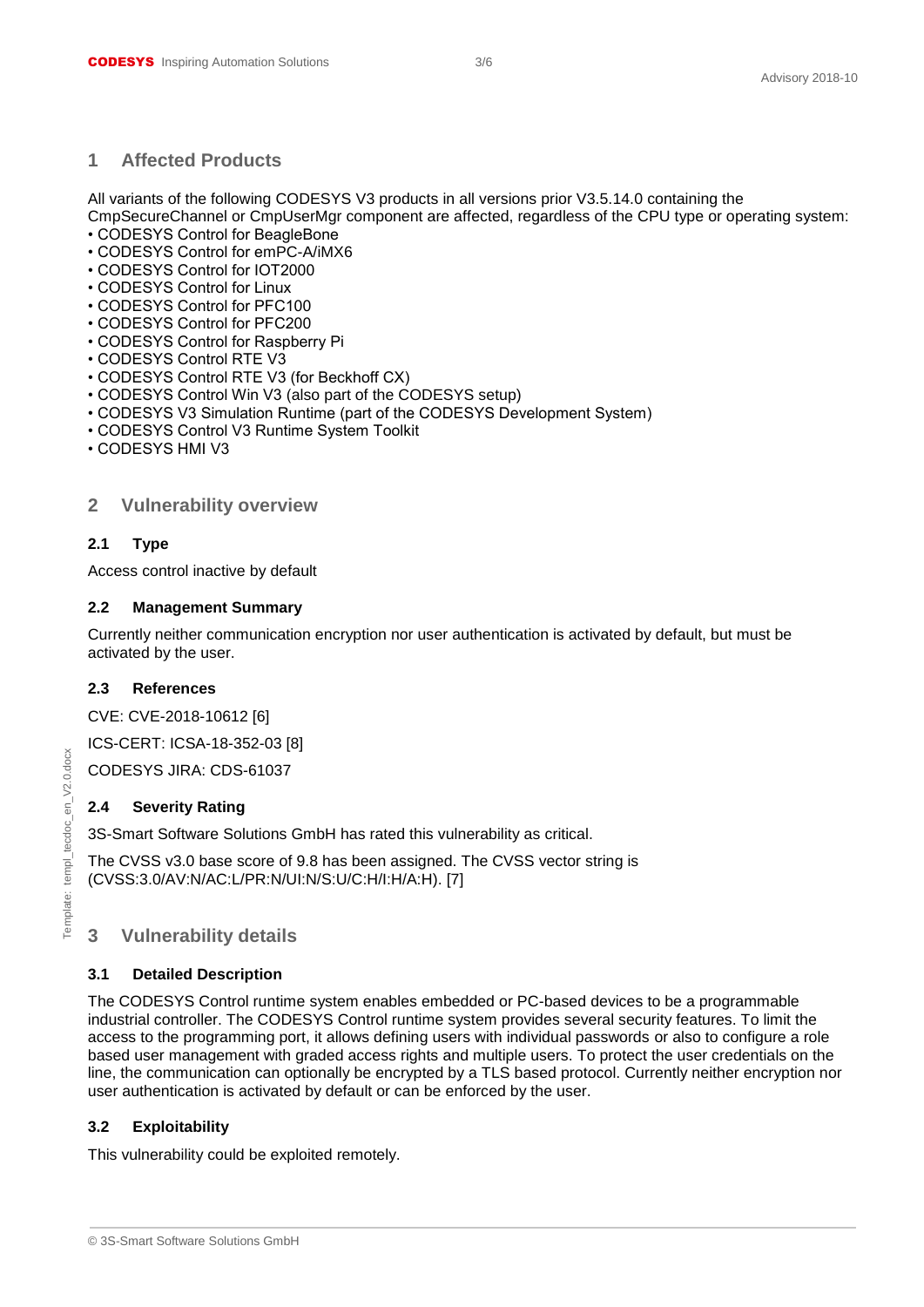#### <span id="page-3-0"></span>**3.3 Difficulty**

An attacker with low skills would be able to exploit a PLC without activated user management and/or communication encryption.

#### <span id="page-3-1"></span>**3.4 Existence of exploit**

<span id="page-3-2"></span>No known public exploits specifically target this vulnerability.

# **4 Available software updates**

This issue is solved in two steps to allow communication clients beside the CODESYS Development system to find a compatible update strategy.

With the already released version V3.5.14.0 of the affected products, the CODESYS development system V3.5.14.0 enables the configuration of the communication and the user management policy of the affected products in online mode by the CODESYS development system. In the communication settings dialog of the CODESYS development system, where the path to the PLC is configured, there is a clearly visible link to the CODESYS online help to explain the technical background and to remind the user to activate these features. This allows customers to activate and enforce communication encryption and user management.

In the second step, it is planned to activate both features by default with version V3.5.15.0 of the affected products.

The release of version V3.5.15.0 is expected for July 2019.

<span id="page-3-3"></span>Please visit the CODESYS update area for more information on how to obtain the software update [3].

## **5 Mitigation**

The encryption of the online communication and the online user management of CODESYS control runtime systems is already available since several service packs of the affected products. Depending on the PLC runtime system, these features can be activated by the user or only by the control manufacturer. Further information on how to activate encrypted communication and user management can be found in the CODESYS online help.

In general, 3S-Smart Software Solutions GmbH recommends as part of the mitigation strategy the following defensive measures to reduce the risk of exploitation of this vulnerability:

• Use controllers and devices only in a protected environment to minimize network exposure and ensure that they are not accessible from outside

- Use firewalls to protect and separate the control system network from other networks
- Use VPN (Virtual Private Networks) tunnels if remote access is required
- Activate and apply user management and password features
- Limit the access to both development and control system by physical means, operating system features, etc.
- Protect both development and control system by using up to date virus detecting solutions

For more information and general recommendations for protecting machines and plants, see also the CODESYS Security Whitepaper [1].

# <span id="page-3-4"></span>**6 Acknowledgments**

3S-Smart Software Solutions GmbH thanks those in the security community, who help us to improve our products and to protect customers and users through coordinated vulnerability disclosure.

We thank Yury Serdyuk of Kaspersky Lab for reporting this vulnerability following coordinated disclosure.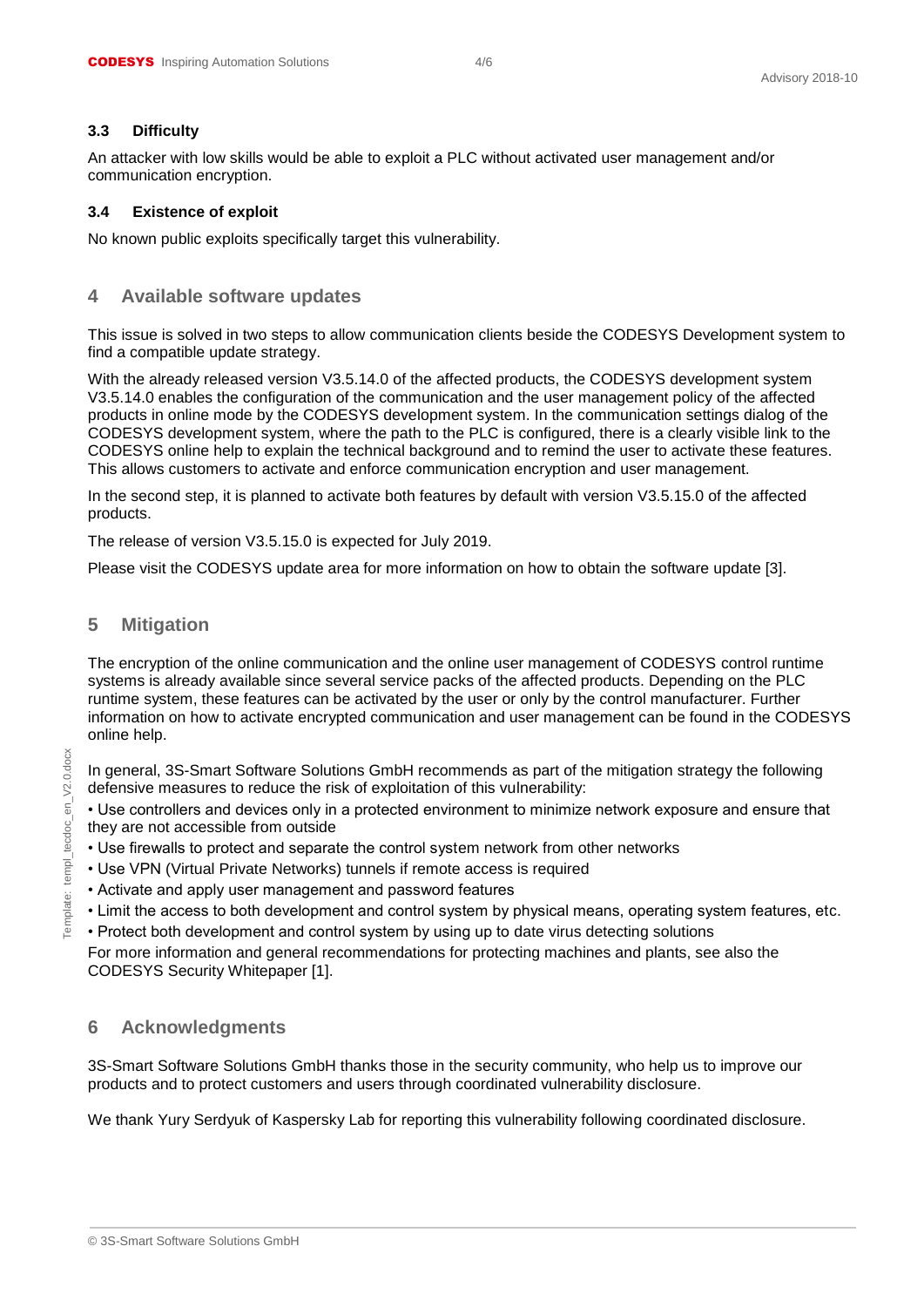# <span id="page-4-0"></span>**7 Further Information**

For additional information regarding the CODESYS products, especially the above-mentioned versions, or about the described vulnerability please contact the 3S-Smart Software Solutions support team [5].

#### <span id="page-4-1"></span>**8 Disclaimer**

3S-Smart Software Solutions GmbH assumes no liability whatsoever for indirect, collateral, accidental or consequential losses that occur by the distribution and/or use of this document or any losses in connection with the distribution and/or use of this document. All information published in this document is provided on good faith by 3S-Smart Software Solutions GmbH. Insofar as permissible by law, however, none of this information shall establish any guarantee, commitment or liability on the part of 3S-Smart Software Solutions GmbH.

Note: Not all CODESYS features are available in all territories. For more information on geographic restrictions, please contact sales@codesys.com.